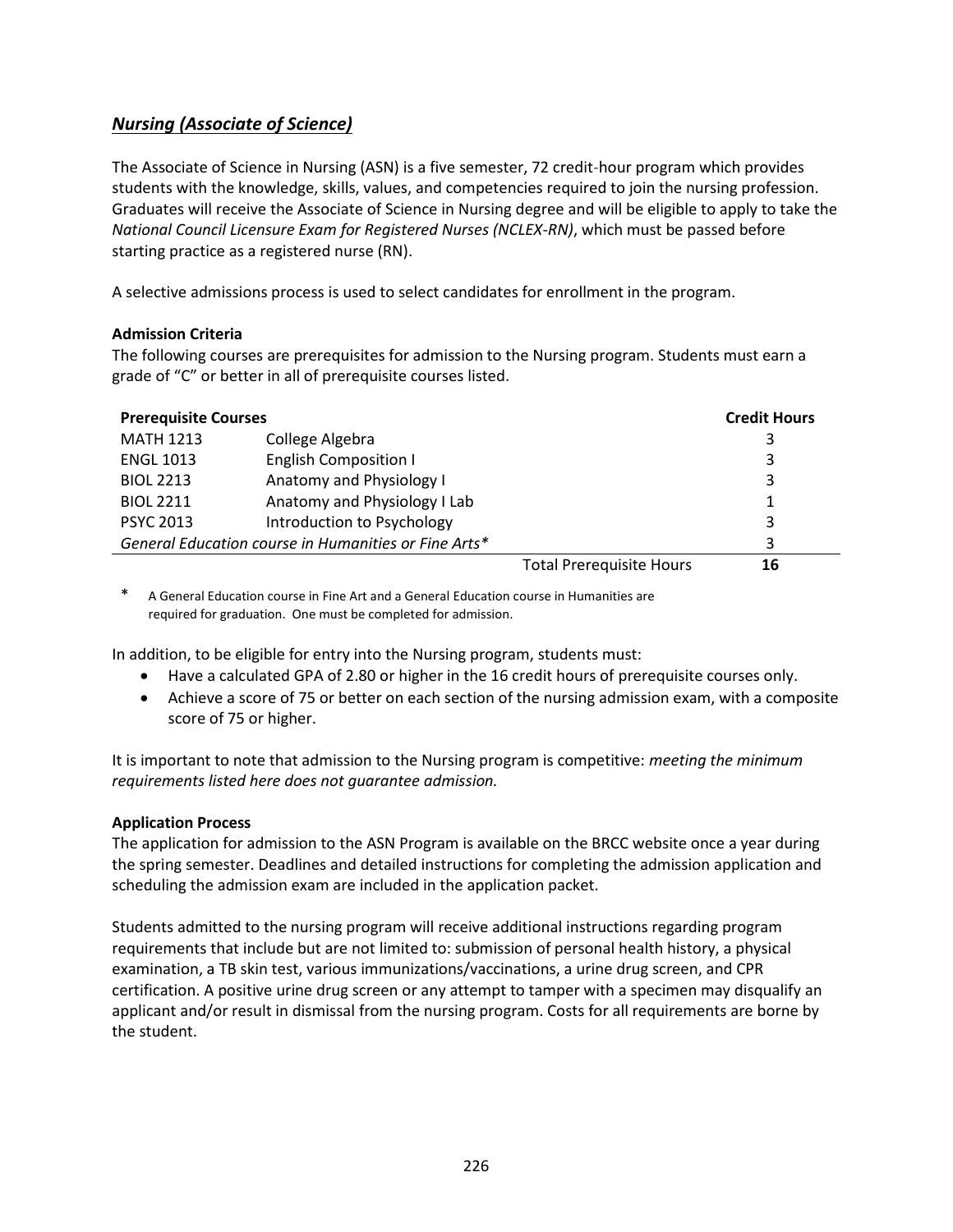### **Criminal Background Check**

The Louisiana State Board of Nursing (LSBN) requires all applicants to complete an *Application for Approval to Enroll in a Clinical Nursing Course* form and an authorization form for a criminal background check. Applicants who have been charged with, pled guilty or *nolo contendere* to, been convicted of, or committed a criminal offense that involves a crime of violence or distribution of drugs may be denied the right to practice nursing as a student in Louisiana.

#### **Program Outcomes. Upon successful completion of the program, the graduate will be able to:**

- 1. Apply the nursing process in managing the holistic needs of the patient.
- 2. Use critical-thinking as the foundation for clinical decision-making.
- 3. Communicate effectively with individuals, families, and the healthcare team.
- 4. Develop safe caring nursing interventions with respect to the patient's cultural values.
- 5. Integrate teaching and learning processes to promote and maintain health, reduce risk, and facilitate informed decision-making.
- 6. Collaborate with the patient, family, community, and health care team to promote client goals and outcomes.
- 7. Manage resources in an effective and efficient manner to provide safe quality care.
- 8. Demonstrate professional behaviors and adherence to ethical, legal, and regulatory frameworks and standards of professional practice.

## **PROGRAM OF STUDY**

| <b>First Semester</b>                                                                 |                              | <b>Credit Hours</b> |
|---------------------------------------------------------------------------------------|------------------------------|---------------------|
| <b>BIOL 2213</b>                                                                      | Anatomy and Physiology I     | 3                   |
| <b>BIOL 22111</b>                                                                     | Anatomy and Physiology I Lab | 1                   |
| <b>PSYC 2013</b>                                                                      | Introduction to Psychology   | 3                   |
| <b>ENGL 1013</b>                                                                      | <b>English Composition I</b> | 3                   |
| <b>MATH 1213</b>                                                                      | College Algebra              | 3                   |
| General Education Elective <sup>*</sup> , Humanities or Fine Arts course <sup>2</sup> |                              | 3                   |
|                                                                                       |                              | 16                  |

| <b>Second Semester</b> |                               | <b>Credit Hours</b> |
|------------------------|-------------------------------|---------------------|
| <b>BIOL 2223</b>       | Anatomy and Physiology II     | 3                   |
| <b>BIOL 2221</b>       | Anatomy and Physiology II Lab |                     |
| <b>PSYC 2113</b>       | Psychology of Development     | 3                   |
| <b>ENGL 1023</b>       | <b>English Composition II</b> | 3                   |
| <b>NURS 1106</b>       | <b>Nursing Fundamentals</b>   | 6                   |
|                        |                               | 16                  |

| <b>Third Semester</b> |                                 | <b>Credit Hours</b> |
|-----------------------|---------------------------------|---------------------|
| <b>NURS 2106</b>      | <b>Adult Nursing I</b>          | 6                   |
| <b>NURS 2124</b>      | <b>Mental Health Nursing</b>    | 4                   |
| <b>BIOL 2103</b>      | <b>General Microbiology</b>     | 3                   |
| <b>BIOL 2101</b>      | <b>General Microbiology Lab</b> | 1                   |
|                       |                                 | 14                  |

| <b>Fourth Semester</b> |                         | <b>Credit Hours</b> |
|------------------------|-------------------------|---------------------|
| <b>NURS 2206</b>       | <b>Adult Nursing II</b> |                     |